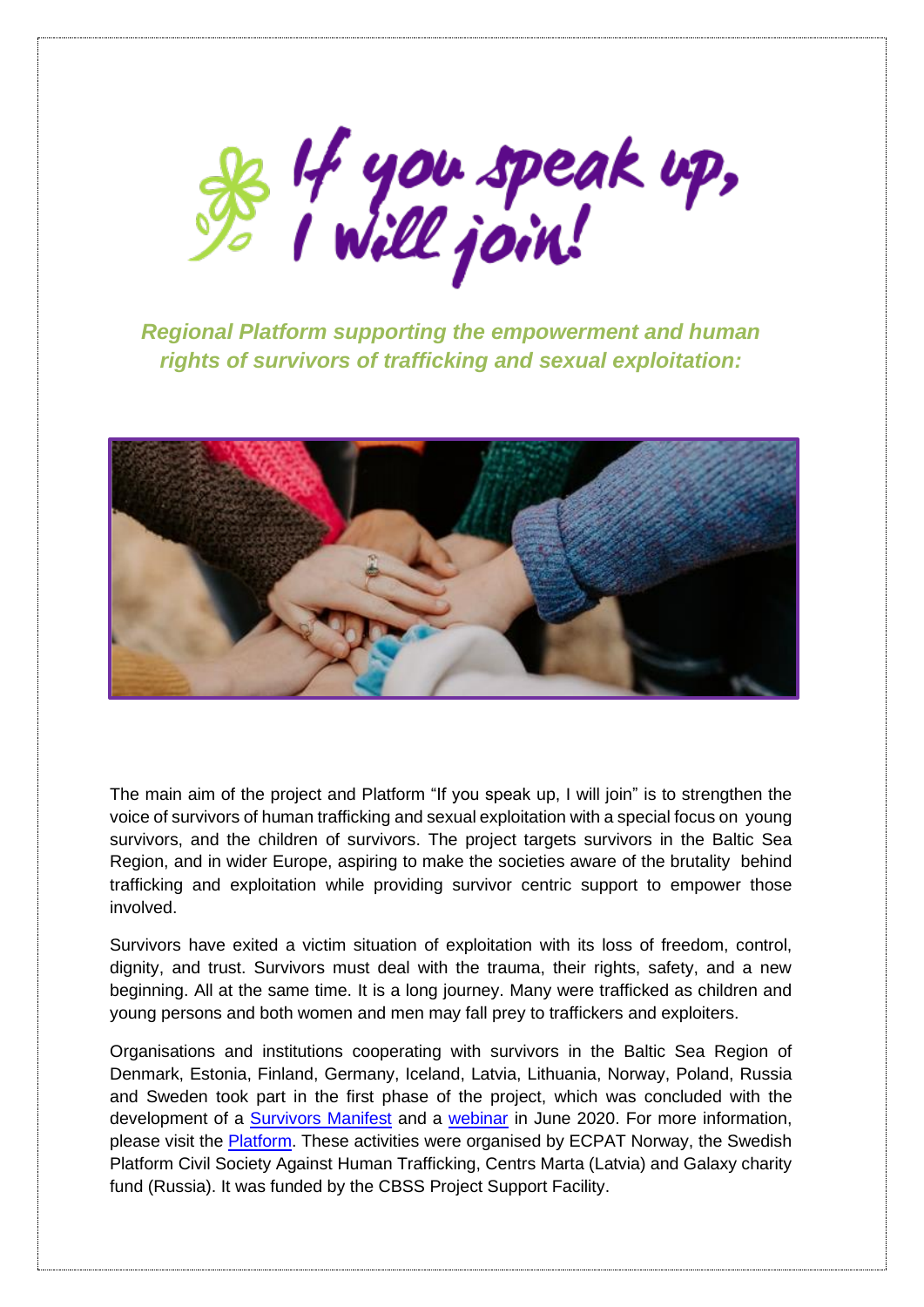The first phase of the project was a great success, showing the importance of engaging, involving and listening to survivors. The project emphasised the journey of survivors and their children to a new start in life based on their human rights while honouring resilience and empowerment. Methods were identified for survivors to deal with the challenges they face and to interact with others in the same situation. Survivors took part in the development of the project and the Survivors Manifest lists a range of recommendations to support the social inclusion of survivors and their participation at every level of society.

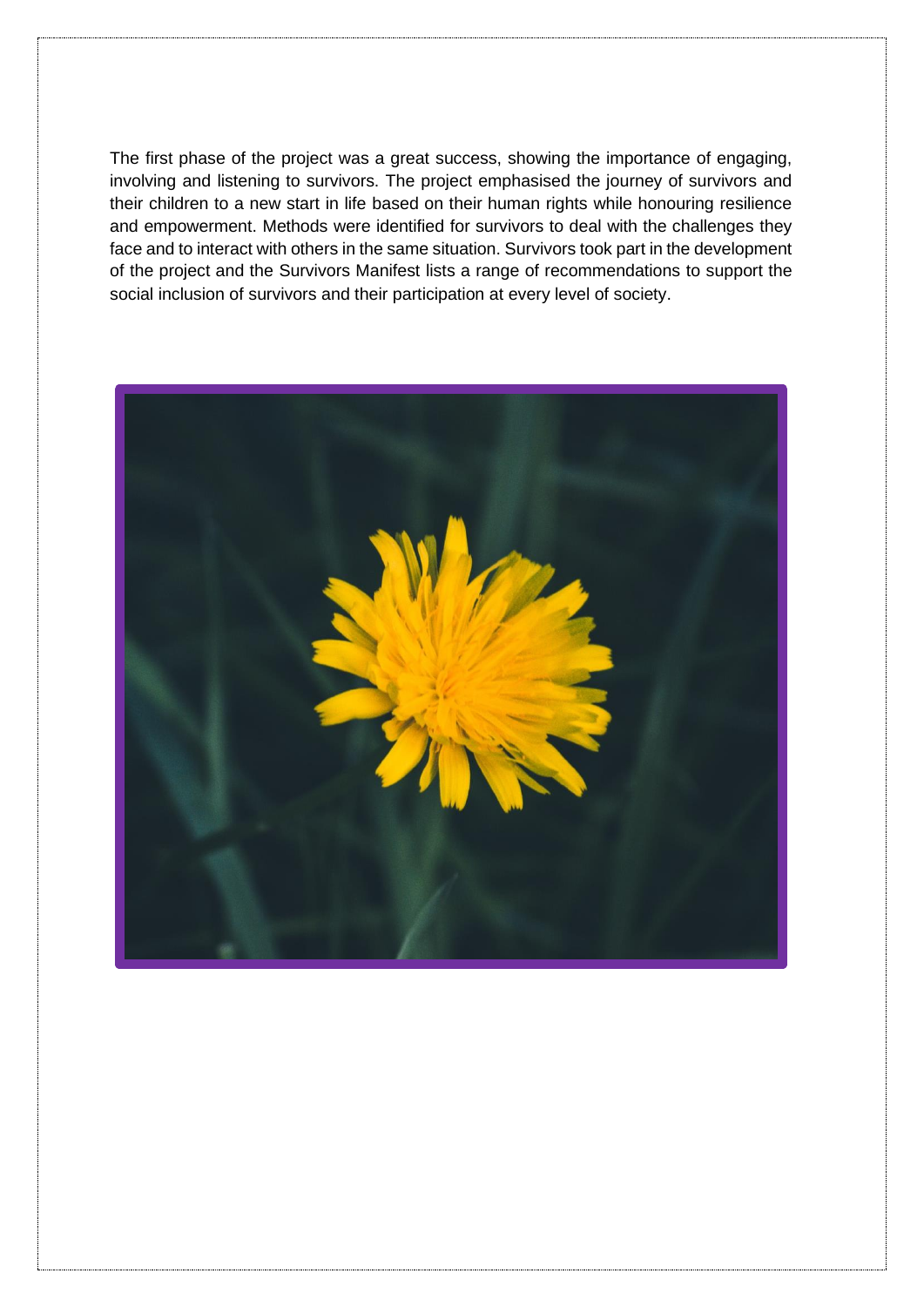# **Second phase of "If you speak up, I will join"**



The ongoing second phase of the project is elaborating on the results from the first phase and aims to be innovative by including survivors in a structured way preparing for social inclusion and trauma sensitive integration. The project is divided into 3 parts; increasing and emphasising information sharing and strategising amongst survivors, documenting good and innovative practices among services, organisations and survivors and lastly by monitoring and evaluating how law and policies are empowering and benefitting survivors.

The second phase will seek new funding and partnerships to strengthen the Platform "If you speak up, I will join" as a forum for survivors of human trafficking and sexual exploitation. In this second phase the project will continue its investigation of the details surrounding the trafficking situation, how the organizations and institutions have adapted and what is needed to further improve services and support. As good practices will be documented there will be many examples to further update, inspire and promote the better ways of meeting the needs of survivors and create spaces for their voices to be included in national level discussions.

Organisations in Norway, Sweden and Denmark have, regardless of external funding, continued to collaborate including with organisations in other countries in Europe. Staff and volunteers, which also includes survivors, have discussed the current situation and ways forward. It is a common understanding among the partners that the momentum should not be lost, rather it must be strengthened as it is crucial that survivors are included at every level for societies to act on their human rights commitments.

Countries in the Baltic Sea region, and in wider Europe, have laws and regulations to protect victims of human trafficking but too few victims are identified. Traffickers manipulate victims and the system, and there are many barriers preventing victims from escaping exploitation. Additionally, human trafficking is an area where criminal law, immigration law and human rights intersect, and the long-term protection and social inclusion of survivors has become a political issue. Organizations, institutions, and public services have over the years gained knowledge and developed methods for identifying victims, they have given support, and offered platforms for survivors to voice their concerns, share their expertise and become champions for others. Some survivors have built their own organizations and platforms.

Economic and political situations, with challenges exacerbated by the COVID-19 pandemic, are factors influencing the situation for survivors and cooperating professionals. Covid-19 has a special negative effect for survivors who have been given support and who are waiting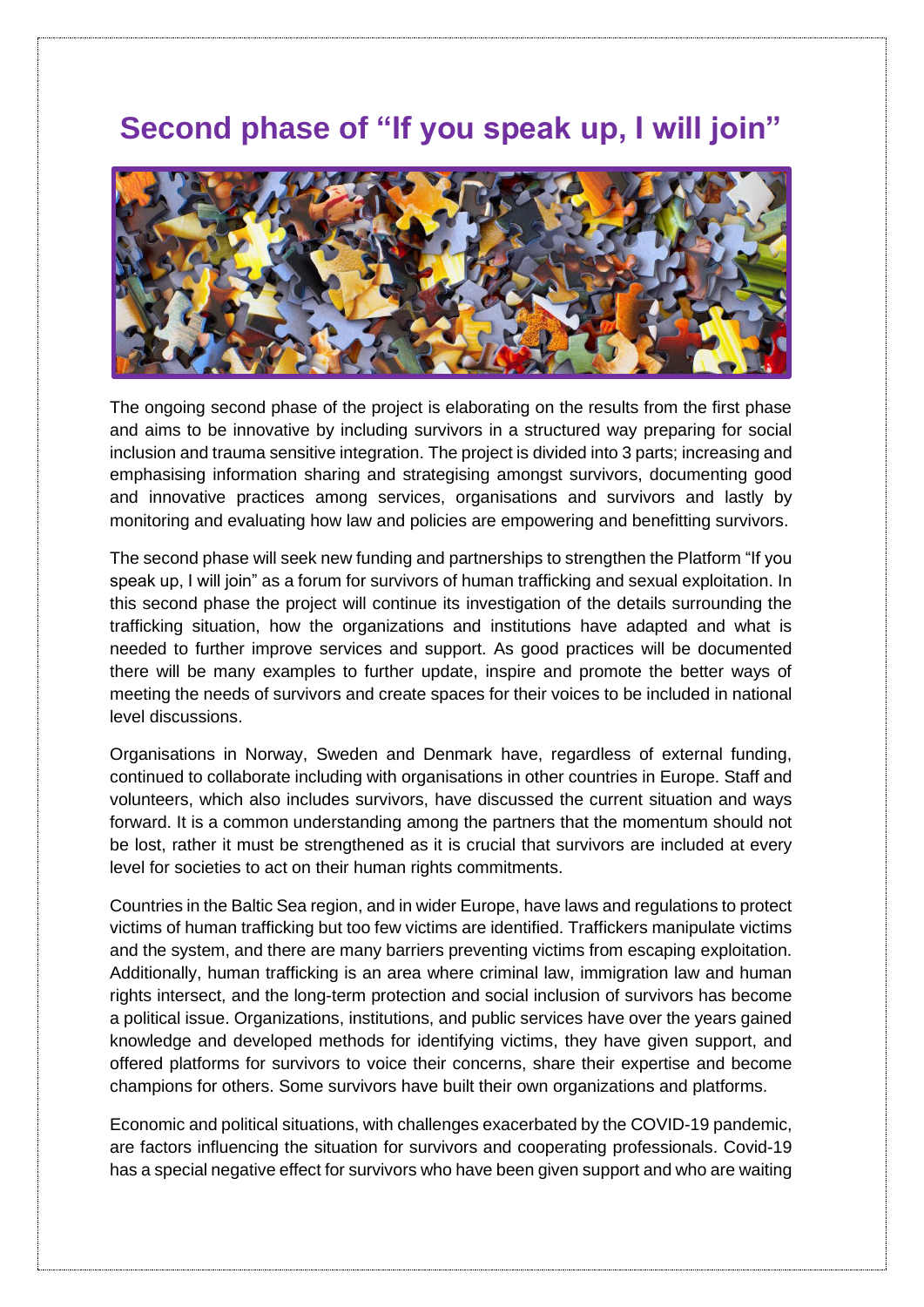to start a new life and integrate. However, due to Covid-19 they must isolate, and the labour market is more closed than ever for them. Trauma treatment is also affected by the isolation.

Unfortunately, the Covid-19 crisis has placed more people at risk of trafficking and exploitation while also introducing new hurdles restricting the opportunities for victims and survivors to be seen and heard. In contrast, and irrespective of any external situation, there is currently significant learning available to help identify more victims. This can occur by strengthening outreach activities in the streets, in workplaces, in hotels, in prisons and asylum centers. Educating those working in these settings and the survivors may lead to a snowball effect in identifying more victims. Additionally, close cooperation and trust is needed among all sectors including policymakers, professionals, private sector, and survivors. Ongoing reflections and evaluations are necessary to monitor changes in the trafficking chain, the situation of the victims and of national and local responses to ensure the safety of victims and survivors. It is also important to increase the investigations and follow-up of the technological tools used by the traffickers. Political will is of utmost importance in protecting survivors and resourcing this field.



### **1. Survivors making an impact**

A ground-breaking initiative was launched in January 2021 with the establishment of the International Survivors of Trafficking Advisory Board (ISTAC), consisting of 21 leading survivors of human trafficking. ISTAC will assist the OSCE Office for Democratic Institutions and Human Rights (ODIHR) to implement their human dimension commitments. By initiating the Advisory Board, ODIHR underlines the importance of promoting the voices of survivors in all matters related to combating trafficking. Thus, representatives from the 57 OSCE participating States, which covers North America, Europe, South Caucasus, Central Asia, and Mongolia, will be involved in the exchange of information with survivors of trafficking, other international experts and civil society representatives to ensure a human-rights based and survivor-centred approach in all anti-trafficking efforts.

ISTAC has members from several countries in the Baltic Sea region such as Denmark, Finland, Germany, Norway, and Russia in addition to members from other countries in Europe such as France, Ireland, Netherlands, Spain, and the UK. A close cooperation with ISTAC is expected to encourage other survivor-led or supported initiatives in the region strengthened by the second phase of this regional project: "If you speak up - I will join". As this project is already collaborating with key stakeholders in other countries in the Baltic Sea region and in the wider Europe, it will contribute to a stronger base, providing more cooperation and increased recognition of the vital role of survivors.

Increasingly, survivors have been included as staff and volunteers in public services and civil society organisations to identify victims and support survivors. Survivors have many skills; they know the trafficking field and they can more easily communicate with victims based upon similarities in cultural and linguistic backgrounds. Some organisations have also enabled platforms for survivors to communicate in-between themselves and some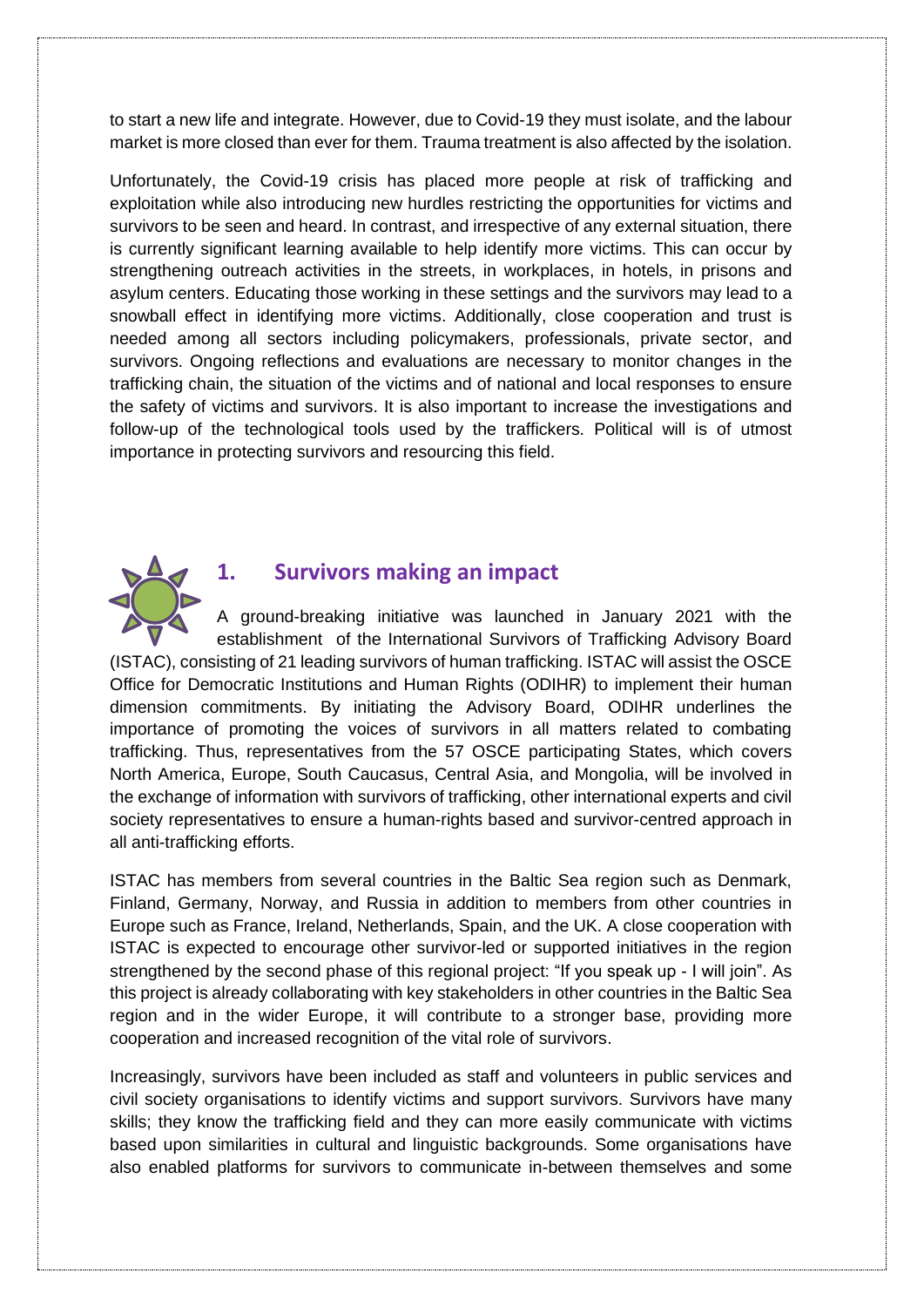have chosen to become national champions and spokespersons. Research shows that survivor involvement is important for developing relevant and effective methodologies and for the individual survivor to internalise that change is possible. Patience and selfappreciation are regarded as the main key to change as change ultimately is dependent on the choices a person makes.

Services work better when they have a long-term perspective in supporting each survivor within their specific circumstances to achieve a direct improvement of their situation and a durable solution. Building trust, capacity, skills, and knowledge are key components for the survivor to feel empowered enough to change their life for the better. Survivors are much more than victims of a crime and their trauma; they are persons with potential and authenticity and most move on with the correct support. However, many prefer to keep their new life low key as ordinary citizens and do not choose to become spokespersons.

#### **Activities to strengthen the impact of survivors:**

- Establish and sustain cooperation with ISTAC by sharing information about survivors who are active as spokespersons in different countries and about services and organisations promoting survivor involvement.
- Inspire services and organisations at national level in the Baltic Sea region to involve survivors in identifying and empowering other victims in which they are paid for their expertise.
- Through digital platforms conduct information sharing and the mapping of expertise and initiatives in the region.
- Support the establishment of survivor networks, emphasizing personal journeys and how to inspire each other through chat forums and mentor systems.
- Ensure the ongoing support from services and professionals to each survivor to establish trust and to give relevant guidance and support.
- Support empowerment activities with survivors to express personal experiences and visions through different art forms such as painting, dance, drama, and poetry. Encourage innovative cooperation with established settings at national and local level to exhibit and perform including the commercial scene.
- Support empowerment and therapeutic activities with animals, such as with horses and dogs, to re-establish a sense of bodily stability, peace, and communication with other beings.
- Encourage the establishment of safe meeting places where survivors can choose to take part in running the place together with representatives/staff of organisations, services, and communities. Such places may function in the same way as when people are going to work; a fixed place to go to, a place to meet people they know and to take part in daily tasks. Such places must ongoing be open to change depending on who will use them and be open for all to influence their everyday life in a collective daily setting.
- Support survivors who want to develop their own initiatives with training in running organisations and in formulating solutions and suggestions to the wider public.
- Advocacy directed towards policymakers, professionals, private sector, and survivors to implement the Survivors Manifest.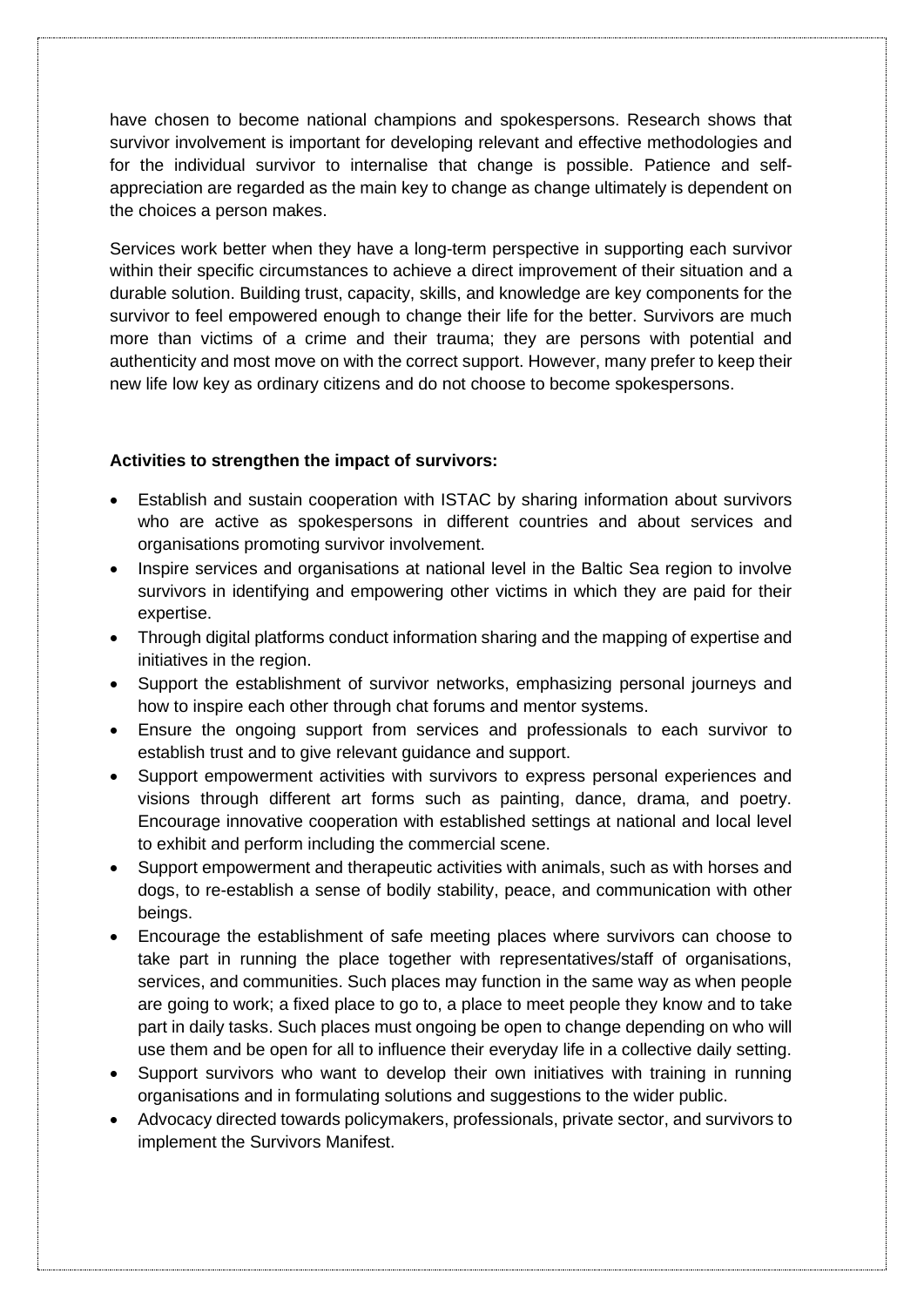

# **2. Documentation of good practices**

To develop a method or intervention into a good practice takes time and effort. A good practice is generally defined as having evidence of effectiveness in small-scale interventions, with the potential of implementing the practices elsewhere. Indicators of good practice include demonstration of positive outcomes among individual survivors and groups of survivors, and documentation and evaluation of these positive outcomes. Furthermore, it is necessary that material, training sessions and resources have been developed to sustain the good practice.

For a practice to be relevant to a diverse group of survivors there is a need to improve access to and quality of care, and increase positive outcomes across a range of communities, with special consideration of intersectional inequalities faced by certain groups because of their race, ethnicity, gender, sexuality, or other important factors. Additionally, it is important to identify risk situations for victims of human trafficking and sexual exploitation in childhoods. The situation for children of survivors needs to be given appropriate attention. Lastly, human trafficking occurs in other forms as well as sexual exploitation: victims being exploited in labour situations including in households and in forced marriage and victims are also coerced into criminality and forced to beg. Approaches can be enriched by identifying new service delivery practices defined by the diverse groups of survivors using evaluations to improve outcomes and reduce disparities.

Documenting good practices and understanding their development and implementation is especially interesting in this second phase of the project. The contributing role of survivors and their children is of key importance. Feedback and evaluation are also important; from contributing parties such as the survivors, the civil society organisations, private sector and national institutions and authorities. Other important factors to be described will be the role of financial and human resources, relevant approaches, and teamwork.

The aim of the documentation is to strengthen communication and cooperation among survivors, organisations and institutions by identifying relevant good practices to be used in a local context and to ensure an accessible knowledge bank. A system to include regular updates of the good practices is also to be built into the Platform.

#### **Information collected for the knowledge bank:**

- Name of organisation/institution, website
- Main mission, activities, approaches and target group
- Material, training sessions and resources that have been developed
- Access to services for diverse groups of survivors from a range of exploitative situations
- Positive outcomes among individual survivors and groups of survivors
- Identifying the participation of survivors and their children. How have they been heard and included in the process of developing the good practice?
- Identifying the role of civil society organisations, private sector and national institutions and authorities
- Success factors related to the positive outcomes.
- Identifying the role of financial and human resources and teamwork
- Main challenges for survivors and children of survivors.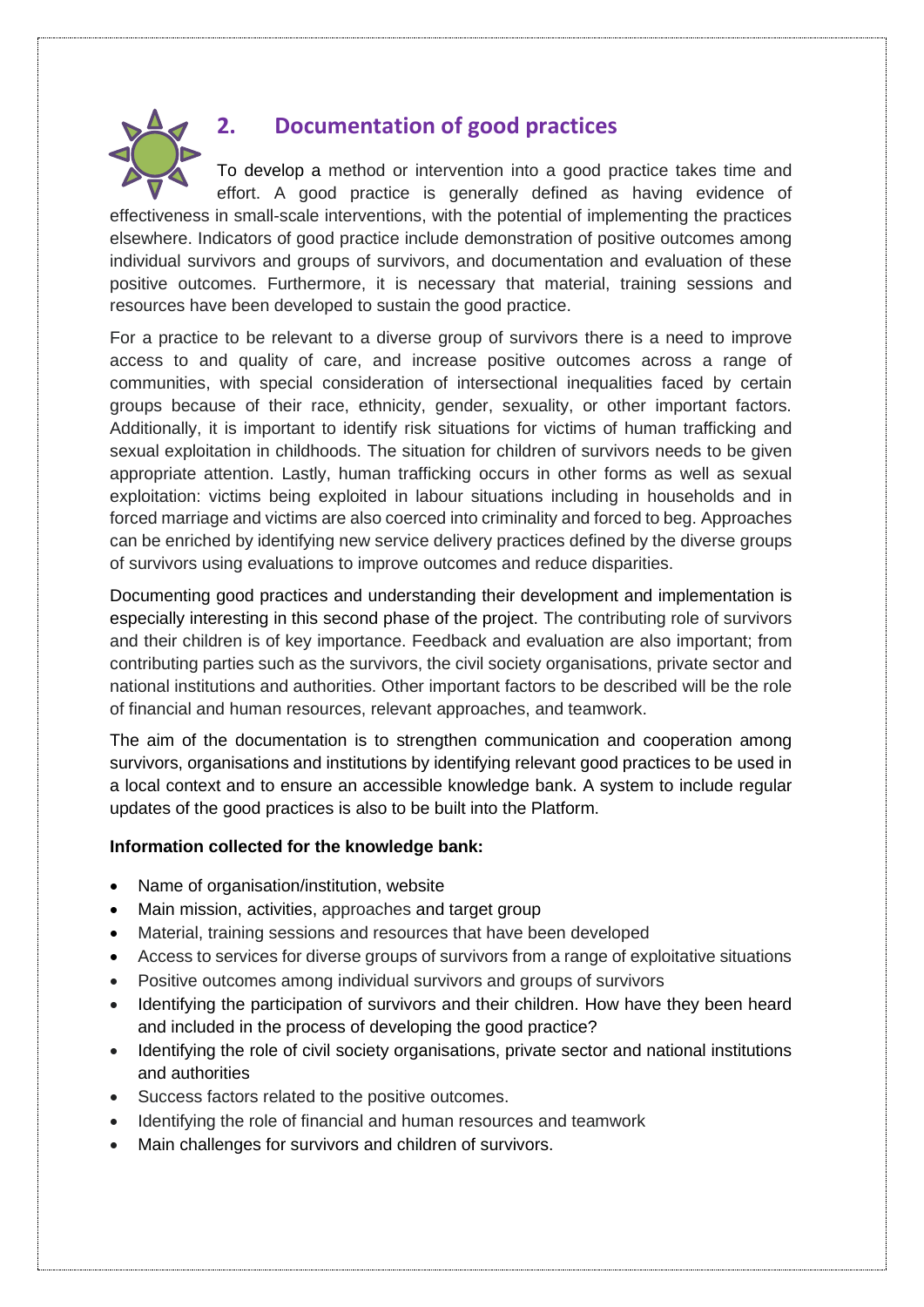

## **3. What happens next?**

The Survivors Manifest stress in line with this second phase of the project: "If you speak up, I will join", the need to transition from short-term interventions to social inclusion. Initiatives and activities by national authorities and regional institutions will thus be evaluated according to advances in the follow-up of their human rights obligations.

Social inclusion is the opposite of social exclusion, the latter being one of the main root causes of trafficking. Furthermore, it refers to the objective of survivors' fulll participation in society. At the same time, it conveys the idea of a process, requiring innovative and transformative projects and activities such as skill acquisition, labour market opportunities and job creation. Social inclusion should be the main goal of the anti-trafficking action when designing and implementing protection measures.

Many victims and survivors are returned to a third country or to their home country. Most are returned without a monitoring of their adjustment, while some to a limited degree have received support by the International Organization for Migration and from other organisations. There are countless examples of survivors having been re-trafficked after return, ended up in prostitution or they have begun taking drugs and even committed suicide. Supporting survivors includes safeguarding and monitoring of their safety after return. It should also be part of a human commitment when someone has been victimized on the territory of a state.

### **Progress in aligning policies, laws and procedures with the social inclusion standards:**

- Have survivors been included on a voluntary basis in the design, implementation and evaluation of anti-trafficking interventions aimed at social inclusion?
- Have national and local level services and organisations working in the interests of survivors been resourced? Are they consulted on a regular basis when policies are developed?
- Is access to services and residence status disconnected from the criminal proceedings?
- Has legislation been implemented to ensure survivors the right to social support and compensation?
- Has training been organised for teachers, school health personnel, asylum staff, prison staff and social workers on how to meet and assist survivors and their children? Have survivors received such training to be effective in identifying and supporting other survivors?
- Have procedures been developed to ensure that victims of trafficking are not prosecuted for irregular entry or unlawful activities when it is part of the trafficking scheme? Is detention of children banned?
- Have safeguards been provided in national policies to protect children from all forms of abuse and exploitation to prevent human trafficking and sexual exploitation?
- Have policies and legislation been adopted to ensure safe residence, education and social welfare for children of survivors of human trafficking?